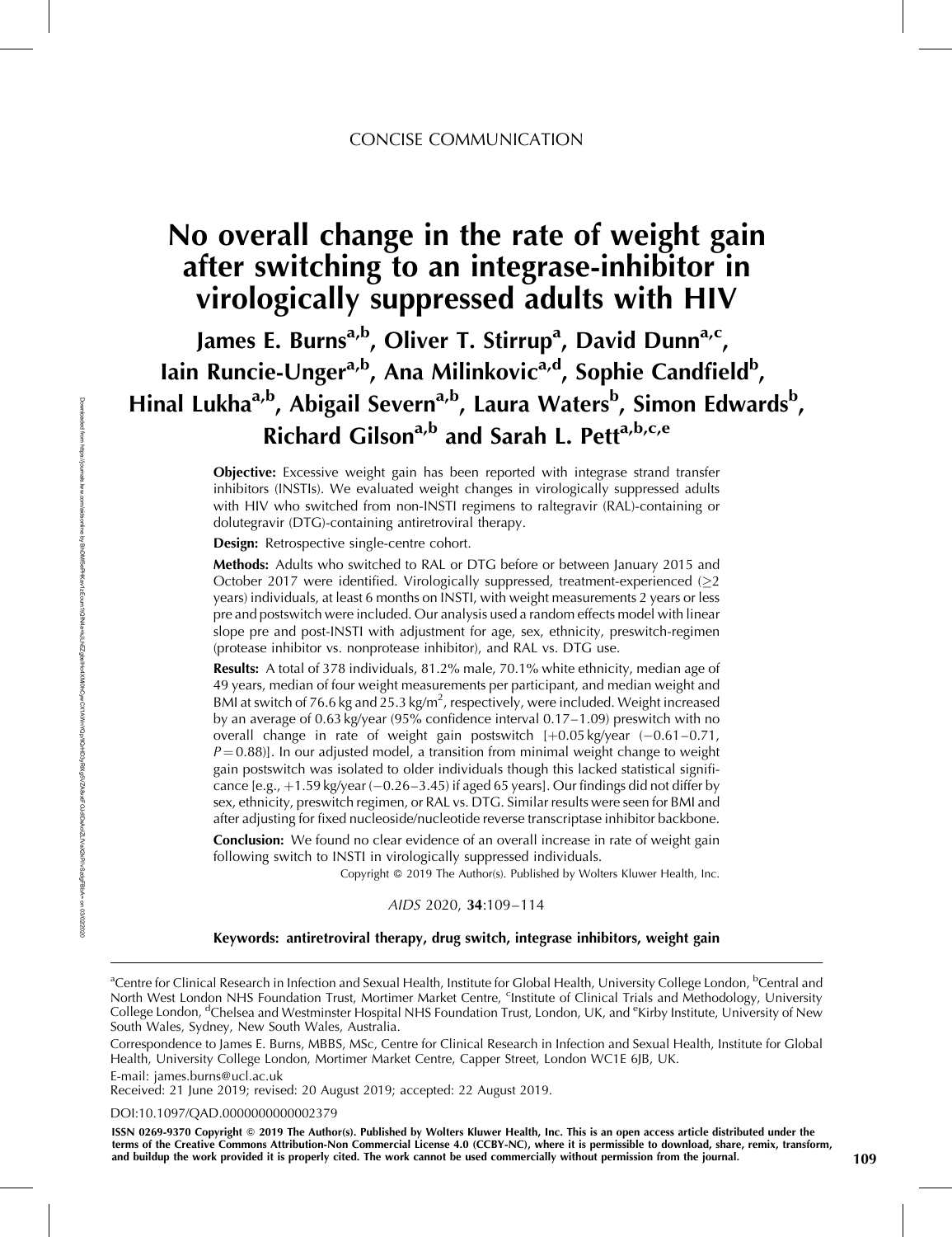#### Introduction

Integrase strand transfer inhibitors (INSTI) are recommended as part of antiretroviral treatment (ART) in multiple guidelines [1–4]. Raltegravir (RAL) and dolutegravir (DTG) are widely prescribed in the UK because of their favourable efficacy, lipid, and drug interaction profiles, and tolerability [5–9]. However, there are concerns about excessive weight gain, though findings are inconsistent and uncertainty persists around whether there is a specific effect attributable to INSTIs.

Some observational cohorts showed weight gain (average  $\approx$ 3 kg over 48–78 weeks) after switch to INSTI [10,11]. In contrast, recent switch studies showed a majority experiencing no weight gain [12], small gains in weight  $(0.2 \text{ kg/year})$  [13], or BMI changes less than  $2 \text{ kg/m}^2$ postswitch [14]. In NEAT-022, participants on proteaseinhibitor-based ART were randomized to immediateswitch or deferred-switch to DTG. Both groups experienced weight gain though this, was less than 1.25 kg over 96 weeks [15].

We performed a retrospective analysis on an adult, virologically suppressed HIV cohort in London, UK, to assess the impact on weight of switching to a DTGcontaining or RAL-containing regimen.

## Methods

Data extraction from clinic records identified adults with HIV who received DTG or RAL between 1 January 2015 and 1 October 2017. The inclusion criteria were: any ART combination for at least 2 years pre-INSTI, virologically suppressed (<50 copies/ml during the 2 years preswitch; nonsustained viral load 'blips' of >50, <200 copies/ml were allowed), switch to DTG/RAL during or before the period above, on DTG/RAL for at least 6 months, at least one weight measurement before or at switch, and at least one weight measurement postswitch. Weight/height measurements were performed in HIV outpatient clinics with standard operating procedures that include regular device calibration and were included up to 2 years pre and postswitch. Weights and viral loads within 1 year of ART initiation, individuals with prior elvitegravir (EVG) exposure, and weights recorded after postswitch viral failures (viral load >200 copies/ml) were excluded. In cases of multiple RAL and/or DTG regimens only data pertaining to the first were included.

#### Statistical analysis

Weight was analysed using a random effects model with linear slope before and after switch to INSTI. A threshold of weight gain (e.g. 10% gain) was not chosen due to heterogeneity in the timings of weight measurements.

Person-level correlated random effect terms were included for intercept and pre and postswitch slopes. The model was defined in terms of averages for weight at switch, annual rate of weight gain preswitch, and change in rate of weight gain postswitch. This was repeated in a separate model for BMI. Each model component had parameters estimated to evaluate associations with age, sex, ethnicity (Black African or other nonwhite/ unknown vs. white), and pre and postswitch regimens (protease-inhibitor vs. nonprotease-inhibitor and DTG vs. RAL, respectively). Associations between age at switch and INSTI with each weight or BMI trajectory characteristic were modelled on a continuous scale using natural cubic splines with knots at 29, 45, 52, and 70 years (2.5th, 33rd, 66th, and 97.5th centiles). Marginal P values were calculated for each component of the models using overall F tests for sets of spline parameters. Models were fitted using the *nlme* package [16] in  $R$  [17].

### Results

The data extraction yielded 1228 ART-experienced individuals who switched to DTG or RAL. We excluded those with: no recorded weights  $(n = 134)$ , insufficient recorded weights ( $n = 375$ ), less than 2 years pre-INSTI ART use ( $n = 45$ ), prior EVG exposure ( $n = 6$ ), switched from nonprotease-inhibitor to protease-inhibitor regimen less than 2 years pre-INSTI  $(n=3)$ , or documented adherence issues, treatment breaks, or less than 6 months on INSTI ( $n = 211$ ). 76 did not meet the virological suppression criteria. The final sample for analysis was 378 participants, with 1726 weight observations between 2012 and 2018, a median of 4 [interquartile range (IQR) 3–6] weights per participant, an average of 9.5 years (IQR 5.8–14.1) from ART initiation to INSTI, and an average of 1.26 years (IQR 0.76–1.68) between switch date and last included weight.

The cohort was predominantly white men  $(n=251,$ 66.4%); median age at switch was 49 years (IQR 43–55), 248 (65.6%) received RAL vs. 130 (34.4%) DTG, and median weight and BMI at switch was 76.6 kg (IQR 70.1–84.4) and  $25.3 \text{ kg/m}^2$  (IQR 23.1–27.7), respectively (refer to Table, Supplementary Digital Content 1, <http://links.lww.com/QAD/B539>, which demonstrates cohort demographics). A mixed effects model unadjusted for demographic or treatment characteristics showed a postswitch weight gain of 0.68 kg/year [95% confidence interval (CI) 0.33–1.00]; however, this was near-identical to weight gain preswitch (0.63 kg/year, 95% CI 0.17– 1.09), with no evidence of a substantial change in the rate of weight gain postswitch  $(+0.05 \text{ kg/year}, 95\% \text{ CI}$  $-0.61-0.71$ ,  $P = 0.88$ ).

Average weights and BMIs by age at switch for the adjusted models are shown in Fig. 1a and e, respectively.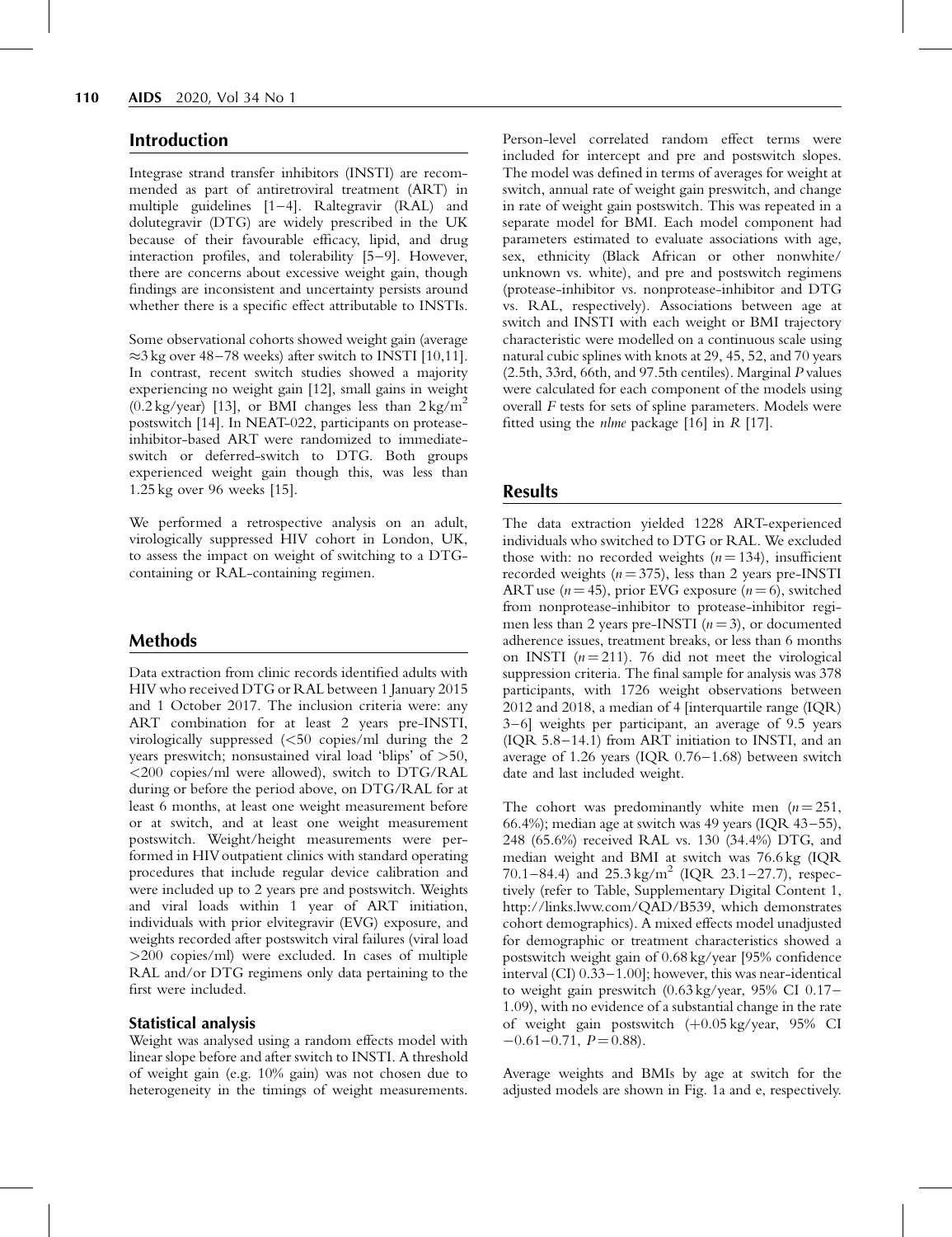

Fig. 1. Estimates of average (a) weight at switch to integrase strand transfer inhibitor regimen, (b) preswitch rate of weight gain and (c) postswitch rate of weight gain, (d) postswitch change in rate of weight gain in relation to age at switch, (e) BMI at switch to integrase strand transfer inhibitor regimen, (f) preswitch rate of BMI gain, (g) postswitch rate of BMI gain, and (h) postswitch change in rate of BMI gain, in relation to age at switch. These estimates are derived from models with adjustment for the demographic and treatment characteristics listed in Table 1. The plots relate to a white male individual switching from a nonprotease inhibitor to a raltegravir-based regimen. Dotted lines show pointwise 95% confidence interval. Plot (c) represents a summation of the functions in (b) and (d), and (g) is a summation of (f) and (h).

We estimated individuals aged less than 50 years had an average preswitch rate of weight gain of more than 0.5 kg/year, whereas those aged more than 60 years predominantly had static weights or a weight loss of less than 1 kg/year (Fig. 1b,  $P = 0.09$ ; spline vs. no preswitch weight gain). Overall, we did not find strong evidence for any postswitch change in the rate of weight gain. We did observe some suggestion of an increased rate of weight gain postswitch in older individuals [e.g.  $+1.59$  kg/year  $(95\% \text{ CI} - 0.26 - 3.45)$  if aged 65 years] though this failed to achieve statistical significance (Fig. 1d,  $P$  value = 0.35, spline vs. no postswitch change). There were no changes between pre and postswitch rates of weight gain when analysed by sex, ethnicity, and pre or postswitch regimen

(protease-inhibitor vs. nonprotease-inhibitor and DTG vs. RAL, respectively) (Table 1). There was substantial variation in the subject-specific rates of pre and postswitch weight gain [SD values (95% CI) for the random effect terms of 2.86 (2.43–3.36) and 2.21 (1.88– 2.59) kg/year, respectively].

The analysis using BMI gave similar results (Fig. 1e–h, Table 1). Although there appears to be an indication of a postswitch increase in rate of change of BMI in those aged more than 65 years based on the pointwise 95% CI (Fig. 1h), the overall relationship between age and postswitch change was nonsignificant ( $P = 0.20$ , spline vs. no postswitch change).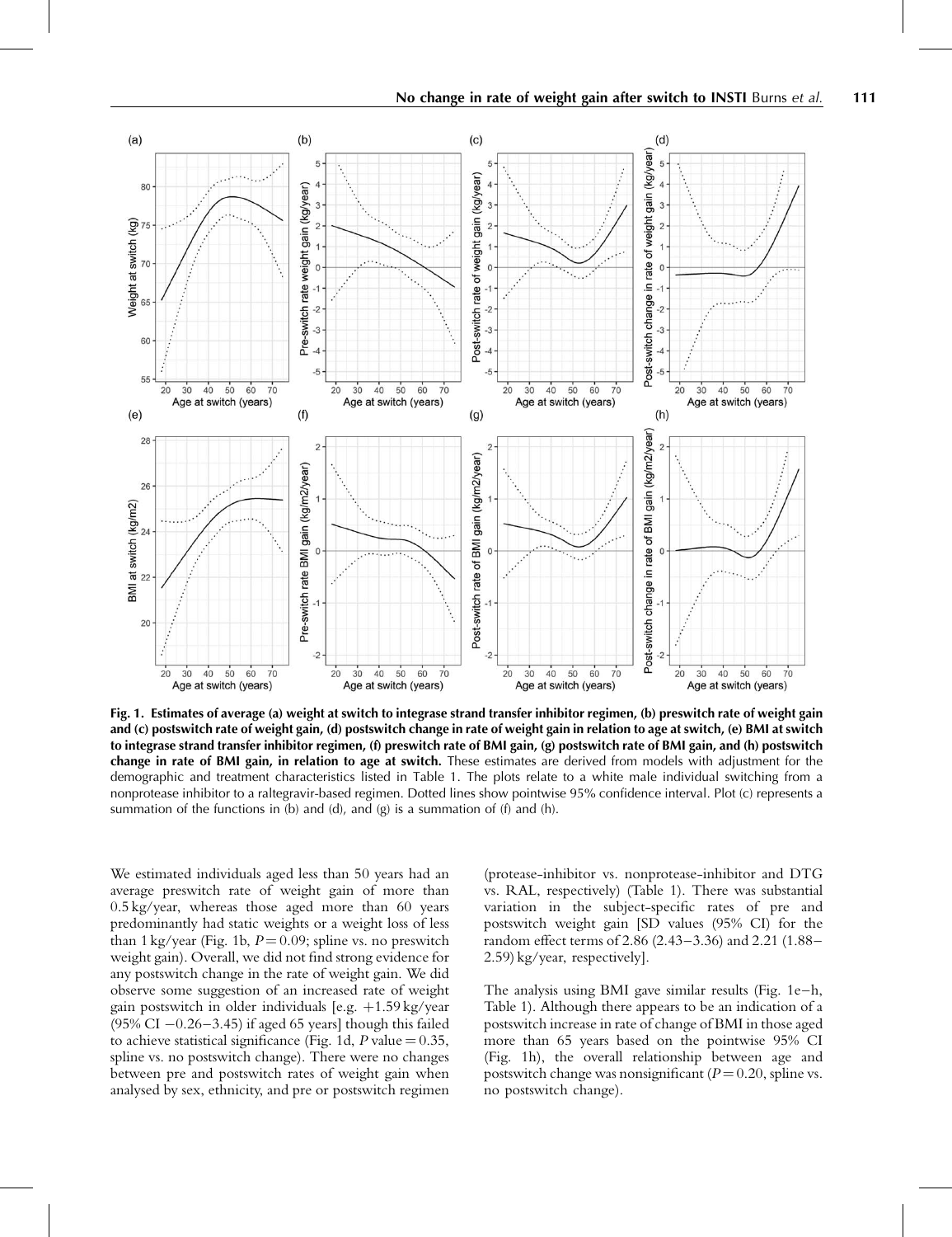|                            | $n\ (\%)$  | Weight or<br>BMI at switch      |           | Preswitch rate of weight<br>or BMI gain (per year) |           | Postswitch change in rate of<br>weight or BMI gain (per year) |           |
|----------------------------|------------|---------------------------------|-----------|----------------------------------------------------|-----------|---------------------------------------------------------------|-----------|
|                            |            | $\Delta$ Est. (95% CI)          | $P$ value | $\Delta$ Est. (95% CI)                             | $P$ value | $\Delta$ Est. (95% CI)                                        | $P$ value |
| Weight results (kg)<br>Sex |            |                                 |           |                                                    |           |                                                               |           |
| Men                        | 307 (81.2) | 0 [Reference]                   |           | 0 [Reference]                                      |           | 0 [Reference]                                                 |           |
| Women                      | 71(18.8)   | $-6.16$ ( $-10.35$ to $-1.98$ ) | < 0.01    | $-0.14 (-1.60 - 1.32)$                             | 0.85      | $-0.14 (-2.3 - 2.02)$                                         | 0.90      |
| Ethnicity                  |            |                                 |           |                                                    |           |                                                               |           |
| White                      | 265 (70.1) | 0 [Reference]                   |           | 0 [Reference]                                      |           | 0 [Reference]                                                 |           |
| <b>Black African</b>       | 67(17.7)   | $5.04(0.67 - 9.41)$             | 0.01      | $-0.23$ $(-1.74 - 1.27)$                           | 0.76      | $0.82 (-1.38 - 3.03)$                                         | 0.47      |
| Other nonwhite             | 46 (12.2)  | $3.92 (-0.22 - 8.07)$           | 0.07      | $-0.53$ $(-2.06-1.00)$                             | 0.50      | $1.34 (-0.88 - 3.56)$                                         | 0.24      |
| Preswitch                  |            |                                 |           |                                                    |           |                                                               |           |
| Non-Pl                     | 185 (48.9) | 0 [Reference]                   |           | 0 [Reference]                                      |           | 0 [Reference]                                                 |           |
| PI                         | 193(51.1)  | $0.80$ (-1.86-3.46)             | 0.56      | $-0.15$ $(-1.12 - 0.82)$                           | 0.76      | $0.15 (-1.24 - 1.54)$                                         | 0.83      |
| Postswitch                 |            |                                 |           |                                                    |           |                                                               |           |
| RAL                        | 248 (65.6) | 0 [Reference]                   |           | 0 [Reference]                                      |           | 0 [Reference]                                                 |           |
| <b>DTG</b>                 | 130 (34.4) | $0.46 (-2.35 - 3.27)$           | 0.75      | $0.37(-0.67-1.41)$                                 | 0.49      | $-0.67$ $(-2.14 - 0.81)$                                      | 0.38      |
| BMI results $(kg/m2)$      |            |                                 |           |                                                    |           |                                                               |           |
| Sex                        |            |                                 |           |                                                    |           |                                                               |           |
| Men                        | 304 (81.7) | 0 [Reference]                   |           | 0 [Reference]                                      |           | 0 [Reference]                                                 |           |
| Women                      | 68 (18.3)  | $2.26(0.93 - 3.58)$             | < 0.01    | $0.26 (-0.20 - 0.72)$                              | 0.27      | $-0.37(-1.06-0.32)$                                           | 0.29      |
| Ethnicity                  |            |                                 |           |                                                    |           |                                                               |           |
| White                      | 262 (70.4) | 0 [Reference]                   |           | 0 [Reference]                                      |           | 0 [Reference]                                                 |           |
| <b>Black African</b>       | 65 (17.5)  | $2.13(0.75 - 3.51)$             | < 0.01    | $-0.16(-0.63-0.31)$                                | 0.51      | $0.40 (-0.30 - 1.09)$                                         | 0.26      |
| Other nonwhite             | 45 (12.5)  | $1.59(0.28 - 2.90)$             | 0.02      | $0.09$ ( $-0.39-0.57$ )                            | 0.71      | $0.13 (-0.57 - 0.84)$                                         | 0.71      |
| Preswitch                  |            |                                 |           |                                                    |           |                                                               |           |
| Non-Pl                     | 182 (48.9) | 0 [Reference]                   |           | 0 [Reference]                                      |           | 0 [Reference]                                                 |           |
| PI                         | 190(51.1)  | $0.54 (-0.30 - 1.38)$           | 0.21      | $0.02$ (-0.29-0.32)                                | 0.91      | $-0.06$ $(-0.50-0.39)$                                        | 0.80      |
| Postswitch                 |            |                                 |           |                                                    |           |                                                               |           |
| RAL                        | 244 (65.6) | 0 [Reference]                   |           | 0 [Reference]                                      |           | 0 [Reference]                                                 |           |
| <b>DTG</b>                 | 128 (34.4) | $-0.02$ $(-0.91 - 0.87)$        | 0.97      | $0.05 (-0.28 - 0.37)$                              | 0.78      | $-0.11$ $(-0.57-0.36)$                                        | 0.66      |

Table 1. Associations between demographic/treatment characteristics and weight/BMI trajectories.

Associations between demographic/treatment characteristics and both average weight and BMI trajectories during the 2 years before and after switch to a RAL or DTG-based INSTI regimen. Adjusted for age at switch and the other variables listed in the table. Estimates are expressed relative  $(\Delta)$  to the average value at any given age (Fig. 1). Cl, confidence interval; DTG, dolutegravir; Pl, protease inhibitor; RAL, raltegravir.

We also considered depression  $(n = 113, 29.9\%)$ , high cholesterol/lipids ( $n = 57$ , 15.1%), and renal impairment  $(n = 37, 9.8\%)$  as predictive factors in our models. High cholesterol/lipids was only associated with higher weight at switch  $[+4.1 \text{ kg} (95\% \text{ CI} 0.6-7.7), P \text{ value} = 0.02]$ . No. associations were seen between depression or renal impairment and weight change. We were unable to consider other comorbidities due to low numbers.  $CD4^+$ cell count was not included in our models due to missing values, however, 96% ( $n = 238/247$ ) had more than 300 cells/ $\mu$ l [median 640 (IQR 500-790) cells/ $\mu$ l] preswitch. A separate model adjusting for fixed nucleoside/ nucleotide reverse transcriptase inhibitor backbone pre and post switch again observed no overall significant change in rate of weight gain (refer to text/figure/table, Supplementary Digital Content 2, [http://links.lww.](http://links.lww.com/QAD/B539) [com/QAD/B539](http://links.lww.com/QAD/B539)).

#### **Discussion**

We did not find an overall increase in rate of weight or BMI gain following switch to DTG or RAL. This contrasts with some previous studies  $[11–14]$ , though our CIs do not exclude a rate increase of less than 1 kg/year. We observed no difference between RAL and DTG, again contrasting reports of greater weight gain in patients switching to DTG, although the differences were small (<1 kg/year) [13,14]. The observed increase in rate of weight gain for those more than 55 years did not reach statistical significance, although our study was underpowered to detect changes within this age group. Of note, many of our cohort were overweight at baseline and their preswitch trajectory of gradual weight gain continued postswitch. Even small annual increases in weight, when considered cumulatively, could result in cardiovascular and/or metabolic consequences.

A major limitation of our study is the amount of missing weight data. Weights/BMI may be recorded inconsistently in routine clinical care. The British HIV Association guidelines only recommend weight/BMI measurement after initial HIV assessment if evaluating cardiovascular or bone fracture risk, if weight change is a symptom, and annually for those with chronic kidney disease or an increased risk of/established cardiovascular disease [18]. Increased weight monitoring in response to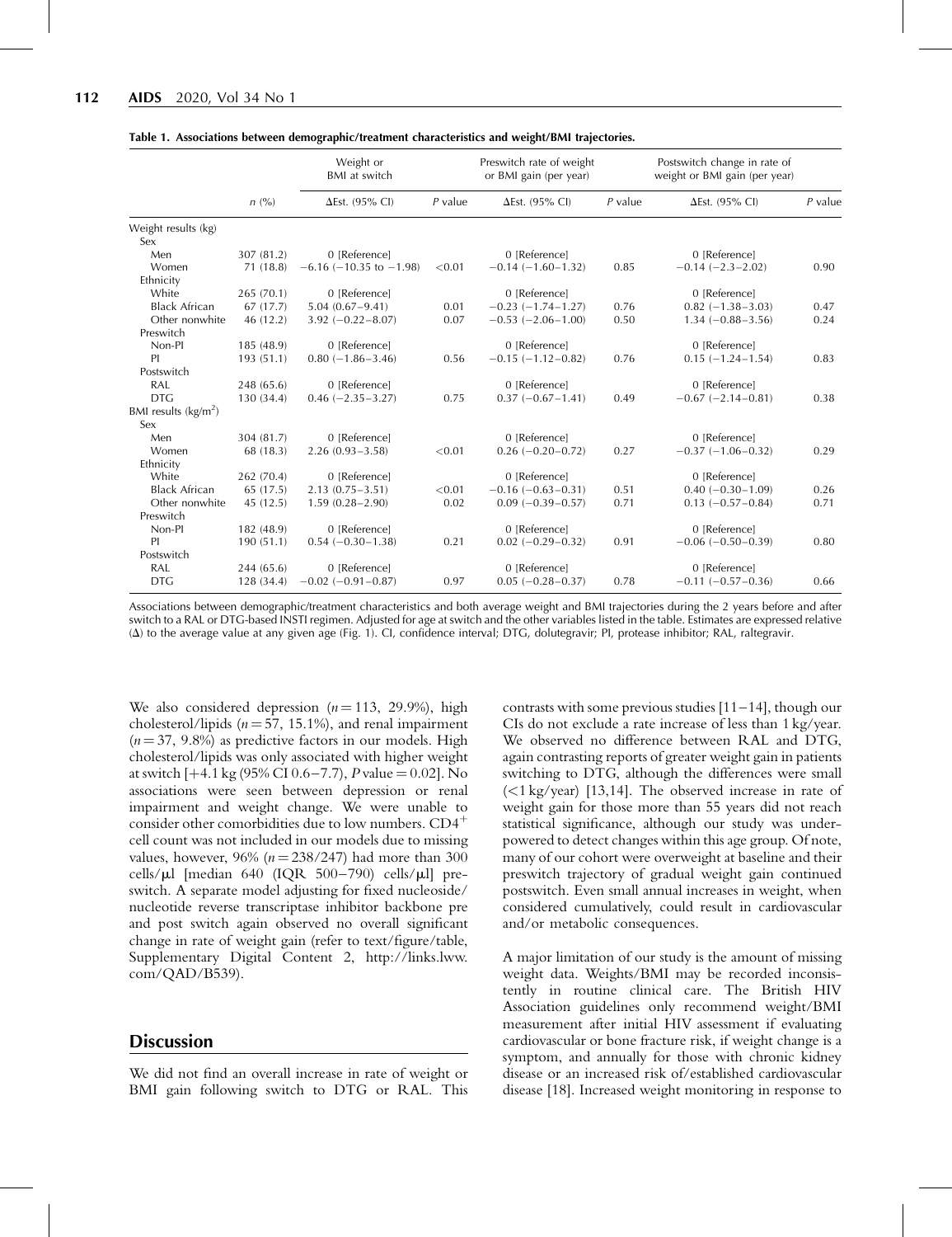patient reporting could create an upward bias in estimates of rate of weight gain. Similarly, we focused on long-term weight gain by excluding individuals on DTG/RAL less than 6 months which may have removed those who experienced very rapid gains. The predominance of white men in our cohort limits generalizing our findings to women and Black African/other nonwhite individuals who may be more susceptible to weight gain  $[12-$ 14,19,20].

We found no association between weight change and depression, which has been reported previously [12]. Low rates of comorbidities such as type 2 diabetes (T2DM) prohibited us from exploring other potential predictive factors. This may be due to under-recording of comorbidities. We lacked data on concurrent medications because they are largely prescribed in primary care and HIV clinic records may be inaccurate. We were also unable to assess lifestyle factors which could impact weight changes.

Small weight gains have been associated with tenofovir alafenamide (TAF) vs. tenofovir disoproxil fumarate (TDF) in the DISCOVER preexposure prophylaxis trial  $(+1.1 \text{ kg})$  [21] and a German cohort [22]. However, larger weight gains (mean increase 6.4 kg over 48 weeks) have been reported recently in naïve patients on  $TAF + DTG$ -containing regimens compared with  $TDF + DTG$  and  $TDF + e$ favirenz-600 mg in the ADVANCE trial [20]. This suggests TAF may be implicated in the increased weight gain. Due to low use of TAF  $(n = 11)$ , we were unable to evaluate any possible association. Observations of weight gain with other INSTIs are also mixed, that is, EVG [23,24], bictegravir [25,26], and cabotegravir [27].

Assessing factors influencing weight gain remains challenging, evidenced by the high level of subjectspecific variation in rates of weight gain. It is difficult to differentiate potential INSTI effects on weight from weight gain seen in patients due to successful/well tolerated ART, environmental factors, and comorbidities also affecting individuals not living with HIV. National Health Service 2017 data shows that 64% (63–66) of UK adults are overweight (BMI  $25-30 \text{ kg/m}^2$ ) or obese  $(BMI > 30 \text{ kg/m}^2)$ , a 3% increase since 2016 [28]. The Organisation for Economic Co-operation and Development forecasts up to 35% of UK adults being obese by 2030 [29]. In addition, the proportion of overweight/ obese UK adults is highest in men aged 45–74 years (78%) and women aged 65–74 years (73%) [28]. Weight gain postswitch in those more than 55 years may reflect this general trend.

The lack of consensus around whether observed weight gains can be attributed to INSTIs, or to general environmental/lifestyle factors, highlights the importance of reliably monitoring weight in people living with HIV

(PLWH). The nature of weight gain in terms of fat vs. lean mass may also be important and, as demonstrated in ADVANCE, may differ by sex [20]. Ongoing weight gain in virologically suppressed PLWH, especially central weight gain and its sequelae – including T2DM, increased cardiovascular risk, and nonalcoholic fatty liver disease are research priorities, as are strategies to maintain healthy BMIs for this population. The discordance amongst studies highlights a need to remain critical of whether weight gain observed with INSTIs is truly a widespread class effect warranting action, or whether lifestyle and population factors may have greater influence and thus should be given precedence.

# Acknowledgements

Authors' contributions: J.E.B., S.L.P., D.D., O.T.S., and A.M. developed the research question and study design following previous design work and data collection conducted by S.C., A.M., H.L., S.E., and A.S. I.R. performed the electronic data extraction. J.E.B. completed further electronic clinical record reviews and data collection, data cleaning, and drafted the initial article text. O.T.S. performed the statistical analyses and contributed towards the initial draft text of the article. All authors were involved in the final interpretation of the results and final text of the article.

Participating investigator: The authors would also like to acknowledge the assistance of Stephen Ogunnaike with part of the data extraction.

J.E.B.: supported by the National Institute for Health Research Comprehensive Research Network. S.L.P.: portion of salary comes through Medical Research Council core funding (MR\_UU\_12023).

## Conflicts of interest

A.M.: speaker honoraria for MSD, Janssen, and Gilead Sciences. Received support for conference attendance from Gilead Sciences and Janssen. L.W.: received speaker fees, advisory fees, and support for conference attendance from Gilead Sciences, MSD, ViiV, Janssen, Mylan, and Cipla. Involved in research sponsored by Gilead Sciences and Janssen. For the remaining authors none were declared.

## References

1. European AIDS Clinical Society. European AIDS Clinical Society (EACS) guidelines. London: EACS; 2018, 9.1.

<sup>2.</sup> World Health Organization. Updated recommendations on first-line and second-line antiretroviral regimens and postexposure prophylaxis and recommendations on early infant diagnosis of HIV. Geneva, Switzerland: WHO; 2018.